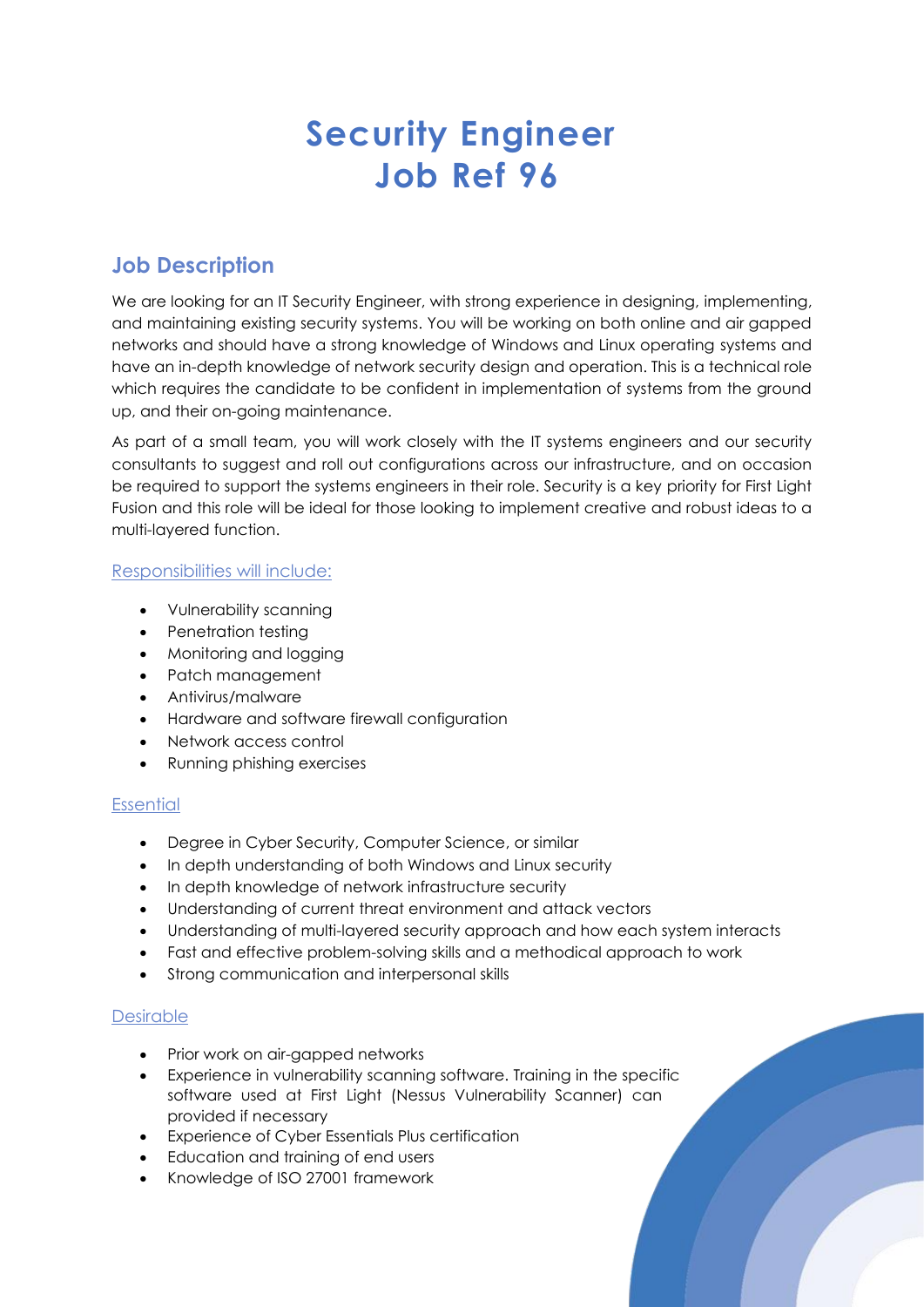- Creation of procedural documentation
- Experience of Laboratory equipment, e.g. Oscilloscopes, High Speed Cameras, and Embedded Systems/FPGA

### **Benefits**

- Very competitive salary
- 25 days annual leave (increasing to 28 with time in service) + bank holidays
- 8% employer pension contribution without matching requirements
- Relocation support
- Flexible working
- Generous share options scheme
- Free lunch and soft drinks
- Enhanced maternal / paternal leave
- Enhanced sick leave

# **Additional information**

### How to apply

Please send your application and CV to [careers@firstlightfusion.com](mailto:careers@firstlightfusion.com) quoting the job title in the subject. If you don't hear back from us within four weeks, it means that unfortunately your application was unsuccessful at this time.

Informal enquiries may also be addressed to [careers@firstlightfusion.com.](mailto:careers@firstlightfusion.com)

### The interview process

We typically carry out two separate interviews, each one about sixty to ninety minutes long. The first one aims to understand how your skills match what is required for the job and the discussion will be focused on your areas of expertise. If successful, you will be invited to the second interview, which is more focused on your personal skills, and how your objectives align with the company mission and values. We try to understand the value you will add to First Light, and how you can thrive and be happy with us. There will be opportunity to ask us as many questions as you like.

If you are invited to the second interview, it's probably time to warm up two of your referees, as we may ask you to put us in touch with them. If you are the successful candidate, we will send you an offer letter and, once agreed, a contract.

If you are invited to an interview, we will certainly get back to you to let you know the outcome.

To help with logistics issues, we can arrange so that the two interviews are organised on the same day. We will also reimburse reasonable expenses you incur to come to talk to us.

We don't have a dress code at First Light and regardless of seniority there is a good mix of t-shirts, trainers, shirts and blazers. For your interview, please dress in whatever makes you feel most confident and comfortable.